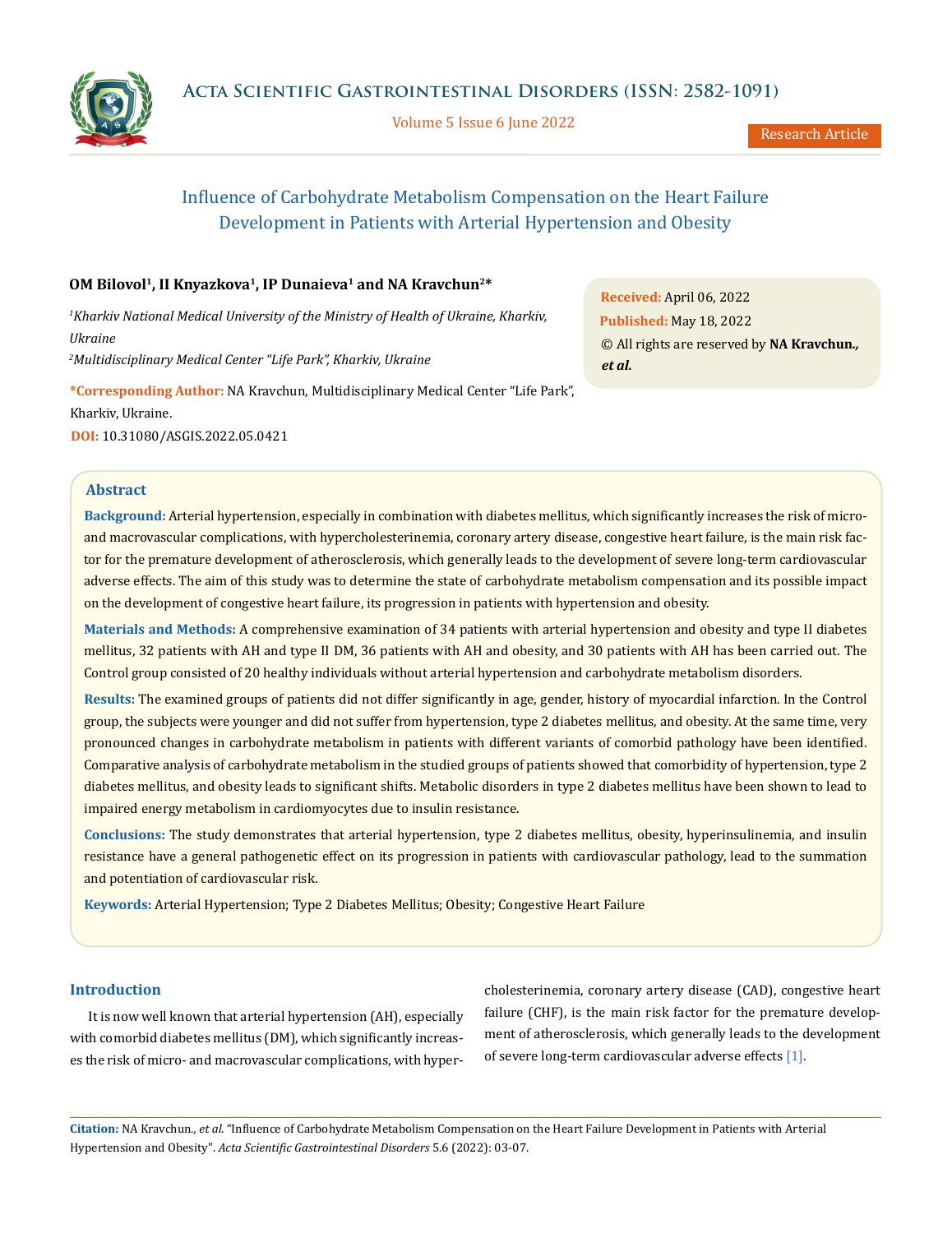Myocardial damage is especially severe due to tissue ischemia, namely CAD, which develops in the presence of carbohydrate metabolism disorders, from prediabetes to DM, since many negative factors that are closely related to each other join these conditions [2–5].

This primarily applies to the insulin resistance syndrome (IRS), which includes chronic low-intensity inflammation, AH, dyslipidemia, and obesity. It should also be taken into account that it is the violation of carbohydrate metabolism that contributes to the coronary atherosclerosis development and realizes its negative impact on the CHF development due to the CAD progression  $[6-10]$ .

Given the significant number of studies devoted to the study of the impact of carbohydrate metabolism disorders on the CHF development, as well as taking into account the comorbidity of diseases that occur in such patients, some unresolved issues remain in these issues.

Therefore, the purpose of this study was to determine the state of carbohydrate metabolism compensation and its possible impact on the development of congestive heart failure, its progression in patients with arterial hypertension and obesity.

#### **Materials and Methods**

A comprehensive examination of 34 patients with AH and obesity and type II DM, 32 patients with AH and type II DM, 36 patients with AH and obesity, and 30 patients with AH has been carried out. The Control group consisted of 20 practically healthy individuals without AH and carbohydrate metabolism disorders.

The study has been carried out in compliance with the main bioethical provisions of the Convention for the Protection of Human Rights and Dignity of the Human Being with regard to the Application of Biology and Medicine by the Council of Europe (dated April 4, 1997), the World Medical Association (WMA) Declaration of Helsinki Ethical Principles For Medical Research Involving Human Subjects (1964-2008), as well as the Order of the Ministry of Health of Ukraine No. 690 dated September 23, 2009.

All patients signed informed consent to participate in the study.

Exclusion criteria were as follows: acute myocardial infarction (MI) or unstable angina pectoris < 30 days prior to enrollment in the study, decreased left ventricular ejection fraction < 40%; hemodynamically significant heart defects; rheumatism and other systemic connective tissue diseases; acute and decompensated chronic diseases of internal organs; severe renal impairment (glomerular filtrate rate (GFR) < 30 ml/min/1.73m<sup>2</sup> ); hepatic decompensation; obstructive pulmonary disease; oncological diseases and other diseases with a poor prognosis; type I DM or achrestic diabetes; blood triglyceride (TG) level ≥ 4.5mmol/l, HbA1c level ≥ 11.0%.

The level of HbA1c (%) in the blood was determined by the photometric ion-exchange method using test systems from Human GmbH (Germany). In order to determine the content of insulin in the blood serum, an enzyme-linked immunosorbent assay was applied, using the Insulin ELISA kit (DRG Instruments GmbH, Germany). Fasting blood glucose values were determined by the glucose oxidase method using a Humalyzer 2000 biochemical analyzer (Germany).

Body mass index (BMI) was calculated using the Quetelet formula

 $\text{BMI} = \text{weight}(\text{kg})/\text{height}^2(\text{m}^2).$ 

Statistical data processing was carried out, using Microsoft Excel spreadsheets and Statistica 6.0 software (Stat Soft Inc, USA, free version). With a normal distribution, quantitative data were presented as the arithmetic mean and standard deviation  $(M \pm \sigma)$ .

In order to assess the statistical significance of differences between groups, the Student's t-test (with a normal distribution) and the Mann-Whitney test with continuity correction were used; in order to determine the nature of the strength of the relationship between the parameters, the Spearman rank correlation coefficient was used.

### **Results and Discussion**

The examined groups of patients did not differ significantly in age, gender, and the presence of MI in the past medical history (Table 1). In the Control group, compared with the patients of the study groups, the subjects were younger and did not suffer from AH, type II DM, and obesity.

**Citation:** NA Kravchun*., et al.* "Influence of Carbohydrate Metabolism Compensation on the Heart Failure Development in Patients with Arterial Hypertension and Obesity". *Acta Scientific Gastrointestinal Disorders* 5.6 (2022): 03-07.

 $04$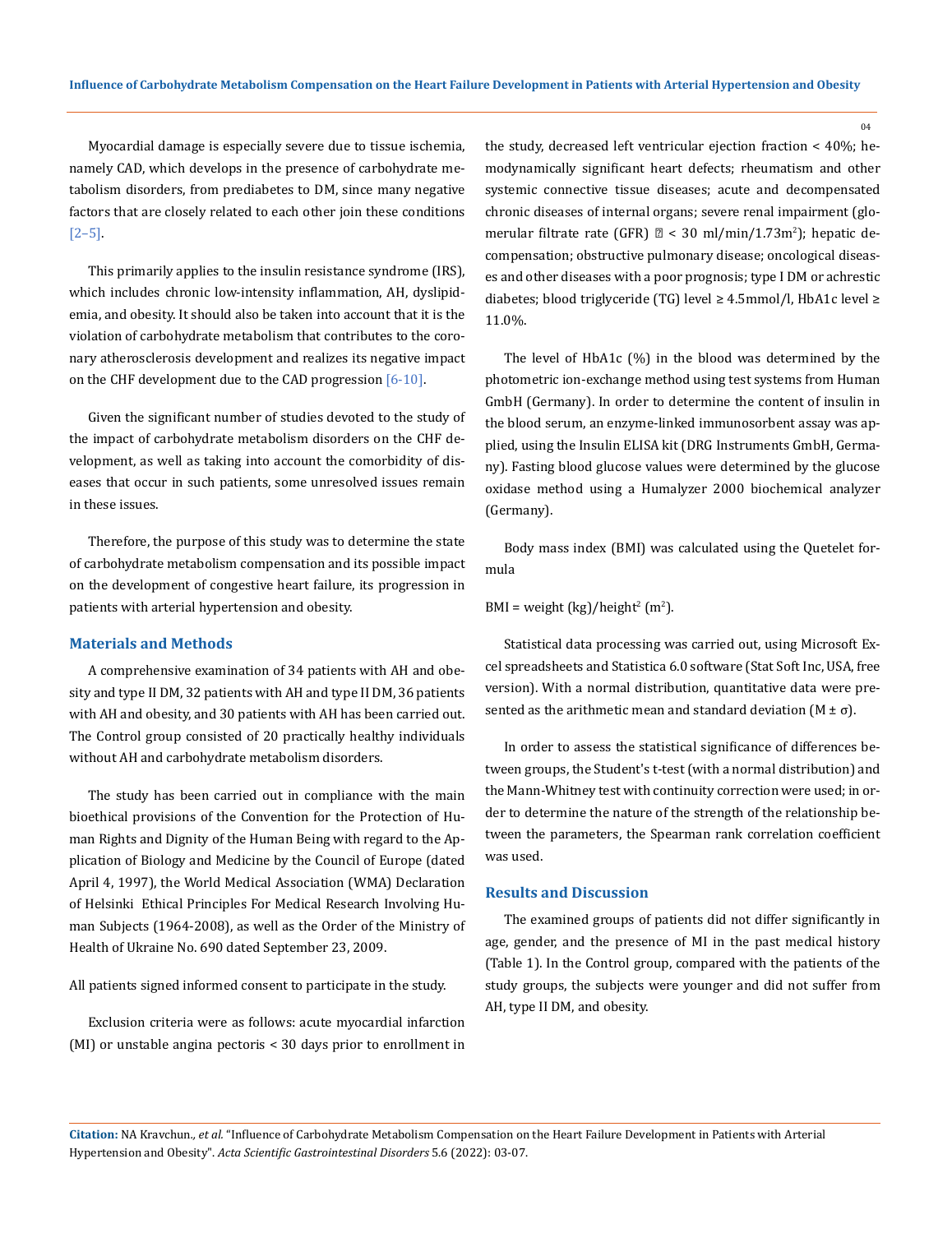**Influence of Carbohydrate Metabolism Compensation on the Heart Failure Development in Patients with Arterial Hypertension and Obesity**

|                                           | Control,         | $AH + OB + type II DM,$ | AH + type II      | $AH + OB$ ,        | AH, $n = 30$      |
|-------------------------------------------|------------------|-------------------------|-------------------|--------------------|-------------------|
| <b>Indicator</b>                          | $n = 20$         | $n = 34$                | $DM, n = 32$      | $n = 36$           |                   |
|                                           | (1)              | (2)                     | (3)               | (4)                | (5)               |
|                                           |                  | $64.38 \pm 1.08^*$      | $64.87 \pm 1.19*$ | $63.47 \pm 1.28$ * | $62.98 \pm 1.91*$ |
| Age, year, $(M \pm \sigma)$               | $56.0 \pm 1.29$  |                         |                   |                    |                   |
|                                           |                  | $p_{1.2}$ <0.001        | $p_{1.3}$ <0.001  | $p_{1.4}$ <0,001   | $p_{1.5}$ <0.01   |
|                                           | 12/8             | 20/14                   | 19/13             | 21/15              | 18/12             |
| Gender, $w/m$ , n $(\%)$                  | $(60\%/40\%)$    |                         |                   |                    |                   |
|                                           |                  | $(59\%/41\%)$           | $(59\%/41\%)$     | $(58\%/42\%)$      | $(60\%/40\%)$     |
| MI in past medical                        | $\Omega$         | 20                      | 19                | 21                 | 18                |
| history,                                  |                  |                         |                   |                    |                   |
| n(%)                                      | $(0\%)$          | (58.82%)                | $(59.30\%)$       | $(58.33\%)$        | $(60\%)$          |
| AH, $n$ $%$ )                             | $0(0\%)$         | 34 (100%)               | 32 (100%)         | 36 (100%)          | 30 (100%)         |
|                                           |                  | $33.64 \pm 2.52^*$      |                   | $32.0 \pm 2.44*$   |                   |
| BMI, kg/m <sup>2</sup> , $(M \pm \sigma)$ | $23.21 \pm 3.14$ |                         | $30.24 \pm 2.36$  |                    | $28.81 \pm 3.5$   |
|                                           |                  | $p_{1.2}$ <0.05         |                   | $p_{1.4}$ <0.05    |                   |

**Table 1:** Clinical characteristics of the examined persons.

**Note**: \*Statistically significant differences between the indicators are shown.

At the same time, very distinct changes in the indicators of carbohydrate metabolism have been determined in patients with different variants of comorbid pathology (Table 2).

Thus, blood glucose levels were probably higher in patients with AH, type II DM. and obesity by 39.72% and 44.5%, respectively, compared with patients with AH and controls (p < 0.05; p  $<$  0.001); insulin level - by 72.74% and 74.54%, respectively (p  $<$ 0.05; p < 0.001); HOMA-IR index - by 87.16% and 89%, respectively  $(p < 0.05; p < 0.001)$ .

A comparative analysis of carbohydrate metabolism in all groups of patients (see Table 2) has proved that the comorbidity of AH, type II DM, and obesity leads to significant shifts in all studied parameters of carbohydrate metabolism.

Thus, the glucose level in patients of Group 2 was 2.81% higher compared to patients of Group 3; 18.6% higher compared with Group 4, and 44.5% higher than those in the Control group (p <  $0.05$ ;  $p < 0.001$ ).

The HbA1c level in comorbid patients of Group 2 was almost 11% higher compared with persons of Group 3 and by 40.2% compared with Group 5.

Also, other indicators of carbohydrate metabolism differed significantly between the study groups and were higher in patients with AH, type II DM, and obesity.

The severity of changes in carbohydrate metabolism depending on the severity of CHF has been analyzed and more significant shifts in the levels of HbA1c, insulin, and the HOMA-IR index against the background of an increase in the severity of CHF have been proved (Table 3).

Thus, the obtained results indicate that metabolic disorders in type II DM lead to disorders of energy metabolism in cardiomyocytes caused by insulin resistance.

The study demonstrates that AH, type II DM, obesity, hyperinsulinemia, and insulin resistance have a general pathogenetic effect on its progression in patients with cardiovascular pathology, lead

**Citation:** NA Kravchun*., et al.* "Influence of Carbohydrate Metabolism Compensation on the Heart Failure Development in Patients with Arterial Hypertension and Obesity". *Acta Scientific Gastrointestinal Disorders* 5.6 (2022): 03-07.

05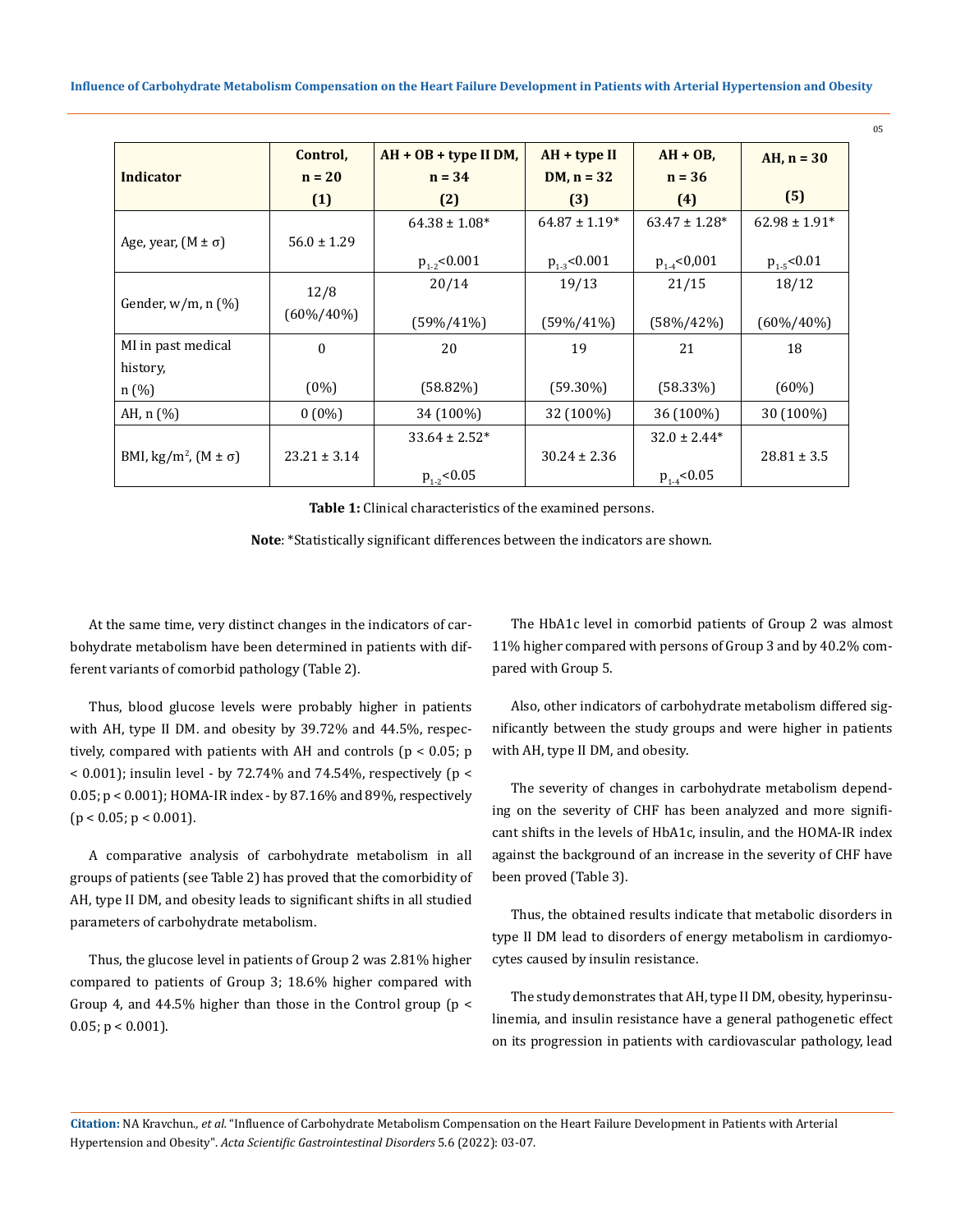Influence of Carbohydrate Metabolism Compensation on the Heart Failure Development in Patients with Arterial Hypertension and Obesity

06

| <b>Indicator</b>      | Control,<br>$n = 20$<br>(1)                                                                         | $AH + OB + type II DM,$<br>$n = 34$<br>(2)                                          | AH + type II DM,<br>$n = 32$<br>(3)                         | $AH + OB$ ,<br>$n = 36$<br>(4)          | AH, $n = 30$<br>(5) |
|-----------------------|-----------------------------------------------------------------------------------------------------|-------------------------------------------------------------------------------------|-------------------------------------------------------------|-----------------------------------------|---------------------|
| HbA1c, %              | $4.68 \pm 0.49*$<br>$p_{1-2}$ < 0.001<br>$p_{1-3}$ < 0.001                                          | $8.38\pm0.29^{*}$<br>$p_{2-3}$ < 0.05<br>$p_{2-4}$ < 0.001<br>$p_{2-5}$ < 0.001     | $7.46\pm0.34^{*}$<br>$p_{3-4}$ < 0.001<br>$p_{3-5}$ < 0.001 | $5.27 \pm 0.51$                         | $5.01 \pm 0.13$     |
| Blood glucose, mmol/l | $4.14\pm0.14^*$<br>$p_{1-2}$ < 0.001<br>$p_{1-3}$ < 0.001<br>$p_{1.4}$ < 0.001<br>$p_{1-5} < 0.05$  | $7.46 \pm 0.46*$<br>$p_{2-4}$ < 0.05<br>$p_{2-5}$ < 0.001                           | $7.25 \pm 0.35^*$<br>$p_{3-4}$ < 0.05<br>$p_{3-5}$ < 0.01   | $6.07\pm0.51^{*}$<br>$p_{4-5}$ < 0.01   | $4.49 \pm 0.08$     |
| Insulin, mcU/ml       | $7.97 \pm 0.34*$<br>$p_{1-2}$ < 0.001<br>$p_{1-3}$ < 0.001<br>$p_{1.4}$ < 0.001<br>$p_{1-5}$ < 0.05 | $31.81\pm0.86^*$<br>$p_{_{\rm 2-3}}<0.05$<br>$p_{2-4}$ < 0.001<br>$p_{2-5}$ < 0.001 | $29.34\pm0.51^*$<br>$p_{3.4}$ < 0.001<br>$p_{3-5}$ < 0.001  | $13.91 \pm 0.43^*$<br>$p_{4-5}$ < 0.001 | $8.82 \pm 0.25$     |
| HOMA-IR               | $1.47\pm0.42^*$<br>$p_{1-2}$ < 0.001<br>$p_{1-3}$ < 0.001<br>$p_{1.4}$ < 0.01<br>$p_{1-5}$ < 0.05   | $13.55 \pm 0.67^*$<br>$p_{2-3}$ < 0.001<br>$p_{2-4}$ < 0.001<br>$p_{2-5}$ < 0.001   | $9.45 \pm 0.67^*$<br>$p_{3-4}$ < 0.001<br>$p_{3-5}$ < 0.001 | $3.78 \pm 0.58$                         | $2.71 \pm 0.31$     |

Table 2: Indicators of carbohydrate metabolism in patients with comorbid pathology.

Note: \*Statistically significant differences between the indicators are shown.

Citation: NA Kravchun., et al. "Influence of Carbohydrate Metabolism Compensation on the Heart Failure Development in Patients with Arterial Hypertension and Obesity". Acta Scientific Gastrointestinal Disorders 5.6 (2022): 03-07.